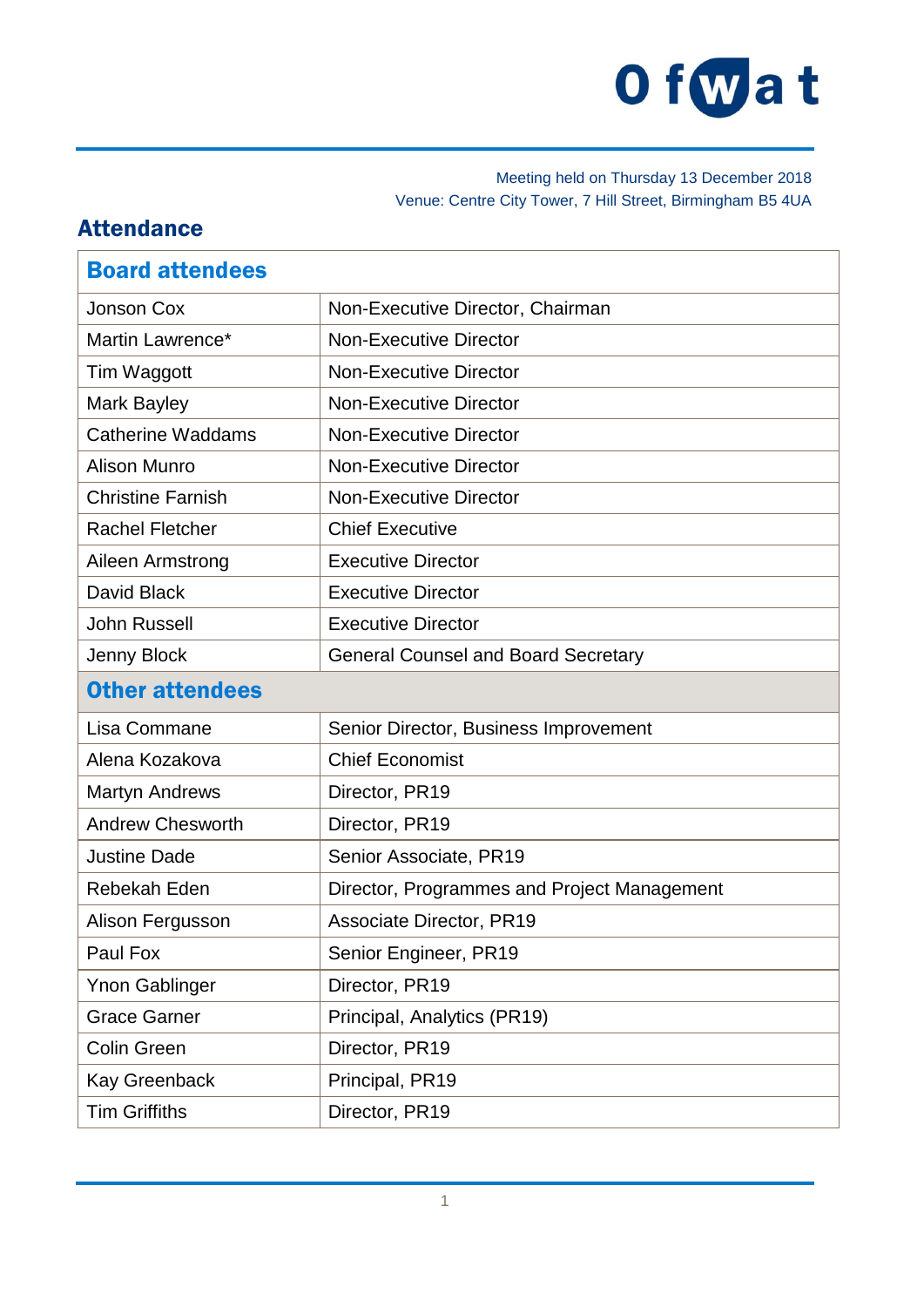| Dawn Harrison    | Principal, Analytics (PR19)      |
|------------------|----------------------------------|
| Peter Jordan     | Associate Director, PR19         |
| Georgina Mills   | Director, PR19                   |
| Sarfraz Nawaz    | Director, Finance (Operations)   |
| Laura Nell       | Director, Finance and Governance |
| Anita Payne      | Director, PR19                   |
| Jonathan Read    | Director, PR19                   |
| Stephen St Pier  | Director, PR19                   |
| Andy Titchen     | Principal, Analytics (PR19)      |
| Jacob Wood       | Associate Director, PR19         |
| <b>Apologies</b> |                                  |
| Sophie Shaw      | Director, Legal, PR19            |

\*Martin Lawrence joined the Board meeting by conference call from the USA.

# 1. Opening Items and Declarations

- 1.1. The minutes of the Board meeting held on 22 November 2018 were approved subject to some minor amendments.
- 1.2. There were no conflicts of interest to declare by reference to the matters on the agenda.

# 2. Chief Executive's Report

2.1. The Board discussed key issues arising from the Chief Executive's report, including the report of the SIRO. The Board discussed the approach to the safeguarding of Ofwat assets and the steps being taken to improve our statistics on loss or theft.

# 3. Finance and Governance

### Board Leadership, Transparency and Governance

3.1 The Executive presented the proposed revised package of principles on Board leadership, transparency and governance, including revisions to the structure and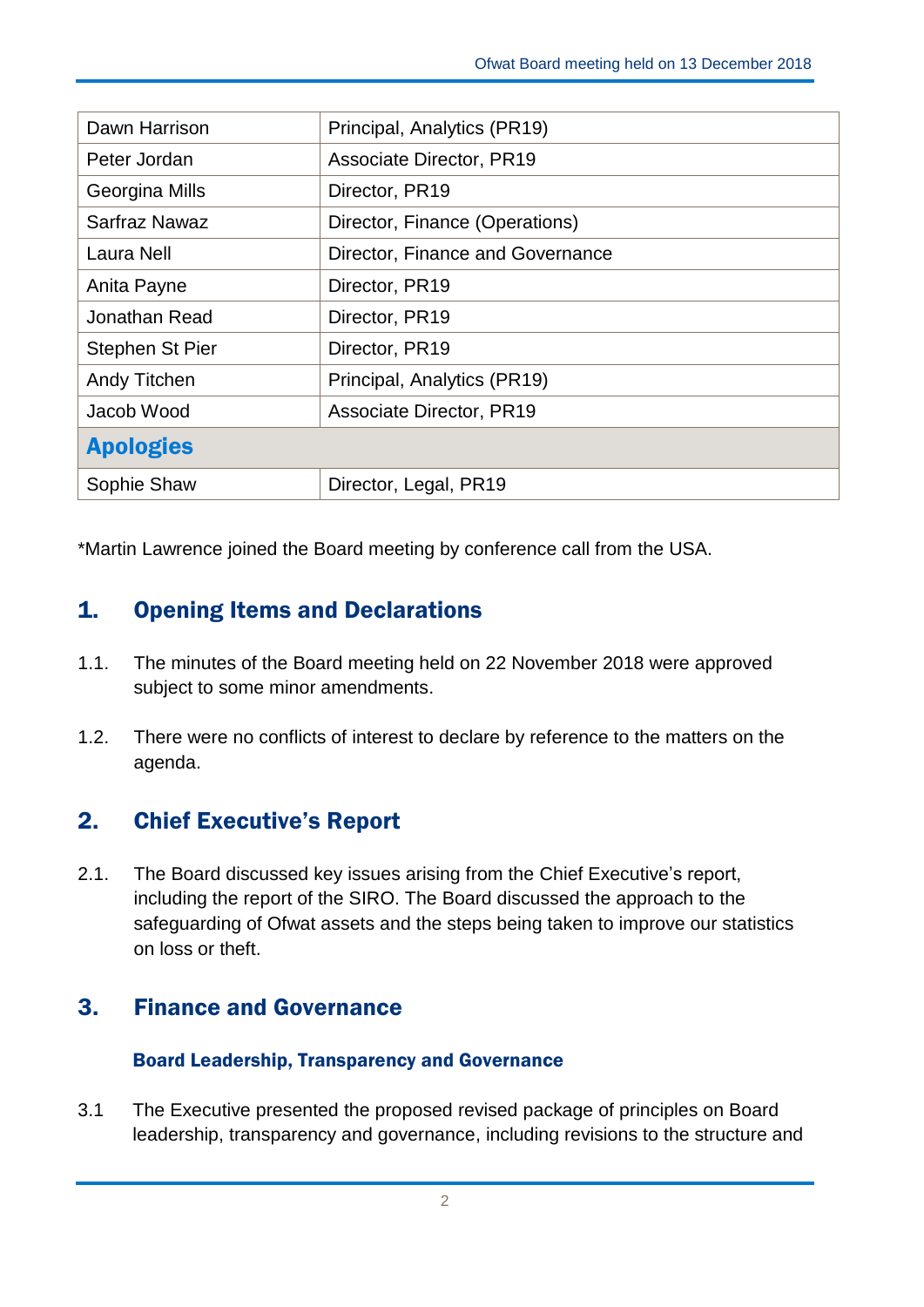content of the principles, the proposed licence condition and the approach to compliance.

- 3.2 The Board discussed and agreed the near final objectives and provisions and the Executive's other proposals. It welcomed the principles-based approach, the proposed steps for monitoring and reporting, and that compliance would not be a "tick box" exercise but would require company Boards to take active ownership for achieving appropriate governance.
- 3.3 The Board agreed to delegate responsibility to the Senior Director, Finance and Governance, in consultation with the Chair and Chief Executive, for finalising the detailed text of the objectives and provisions, and deciding the final text of the licence condition, provided there were no material changes to the general approach discussed.
- 3.4 The Board considered the proposed approach to further engagement with companies on the proposed licence condition, and noted the proposed timeline for introduction of licence conditions.

# 4. Business Improvement

### Draft Forward Programme 2019-20

- 4.1 The Board discussed the 2019-20 draft Forward Programme which sets out Ofwat's strategic outcomes and reflects the key activities Ofwat's programmes and hubs intend to deliver in a year which promises to be dynamic and challenging, and a key year in terms of delivery of the 2020-25 price review. The Board agreed with the proposed minor changes to the format of the forward programme, including:
	- to include a detailed section on how the work we do within our programmes and hubs will help Ofwat to achieve its strategic outcomes, demonstrating a stronger link between the work we do and the impact it has on the sector for customers; and
	- the inclusion of a high-level organogram which sets out the Senior Responsible Owners for each of Ofwat's programmes and hubs to provide greater transparency.
- 4.2 The Board suggested a number of other minor amendments to the draft for consultation.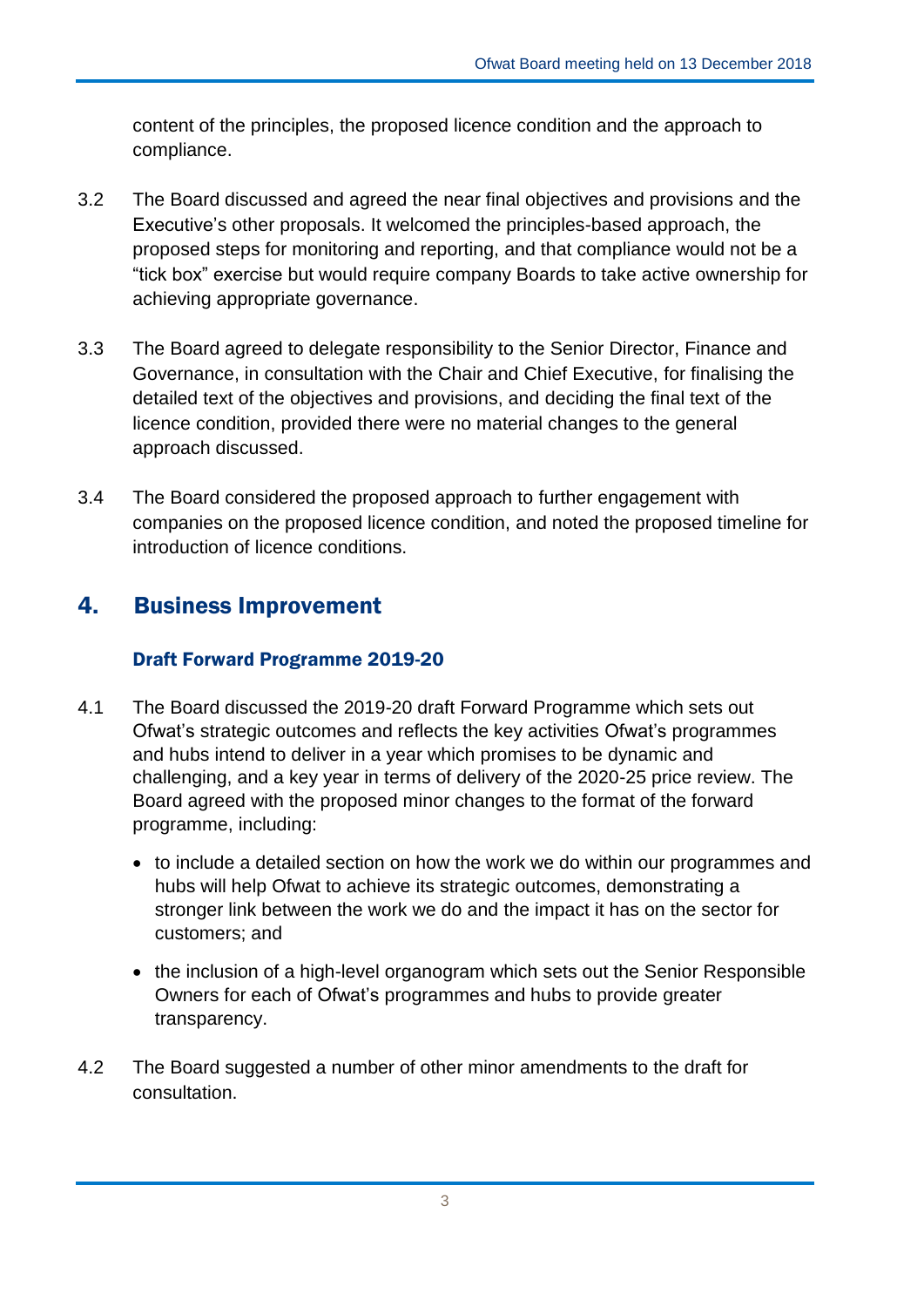4.3 The Board delegated authority to the Chief Executive to sign off the publication of the final Forward Programme subject to no substantive changes being made following consultation.

## 2019-20 Budget and Licence Fees

4.4 The Board discussed the proposed overall budget and total annual licence fees for 2019-20 with a view to approving the overall budget figure for consultation in January 2019 as part of the draft Forward Programme. The Board noted that the proposed budget ensures that we remain within the Comprehensive Spending Review control total.

# 5. PR19

- 5.1. The Executive presented the preliminary results of each company's test area scores in relation to the initial assessment of company business plans for PR19. The Board also received an update on the approach to assurance within the programme in conducting the analysis.
- 5.2. The Executive sought comments and challenge from the Board in each of the 9 test areas: outcomes; cost assessment; securing confidence and assurance; past delivery; controls, markets and innovation; engaging customers; affordability and vulnerability; securing long-term resilience; and risk and return. The Board commented on company grades in each test area and how they interacted. In particular, the Board considered carefully the boundaries of test area grading, the companies at the boundaries and the best and poorest performing companies for test areas, based on this initial assessment. The Board provided a steer on the approach taken and on areas where further consideration was required to reflect the aims of the test area questions.
- 5.3. The Board also considered sector performance against the four themes of PR19 (great customer service, affordable bills, resilience in the round and innovation) and the linkages to the UK and Welsh Governments' strategic priorities. The Board agreed that subject to addressing the issues they had raised, they were content that the test area analysis conducted by the team provided a sound basis for the decisions to be made in January on the categorisation of company business plans. The Board agreed that the grading should be reassessed and finalised by the Executive.